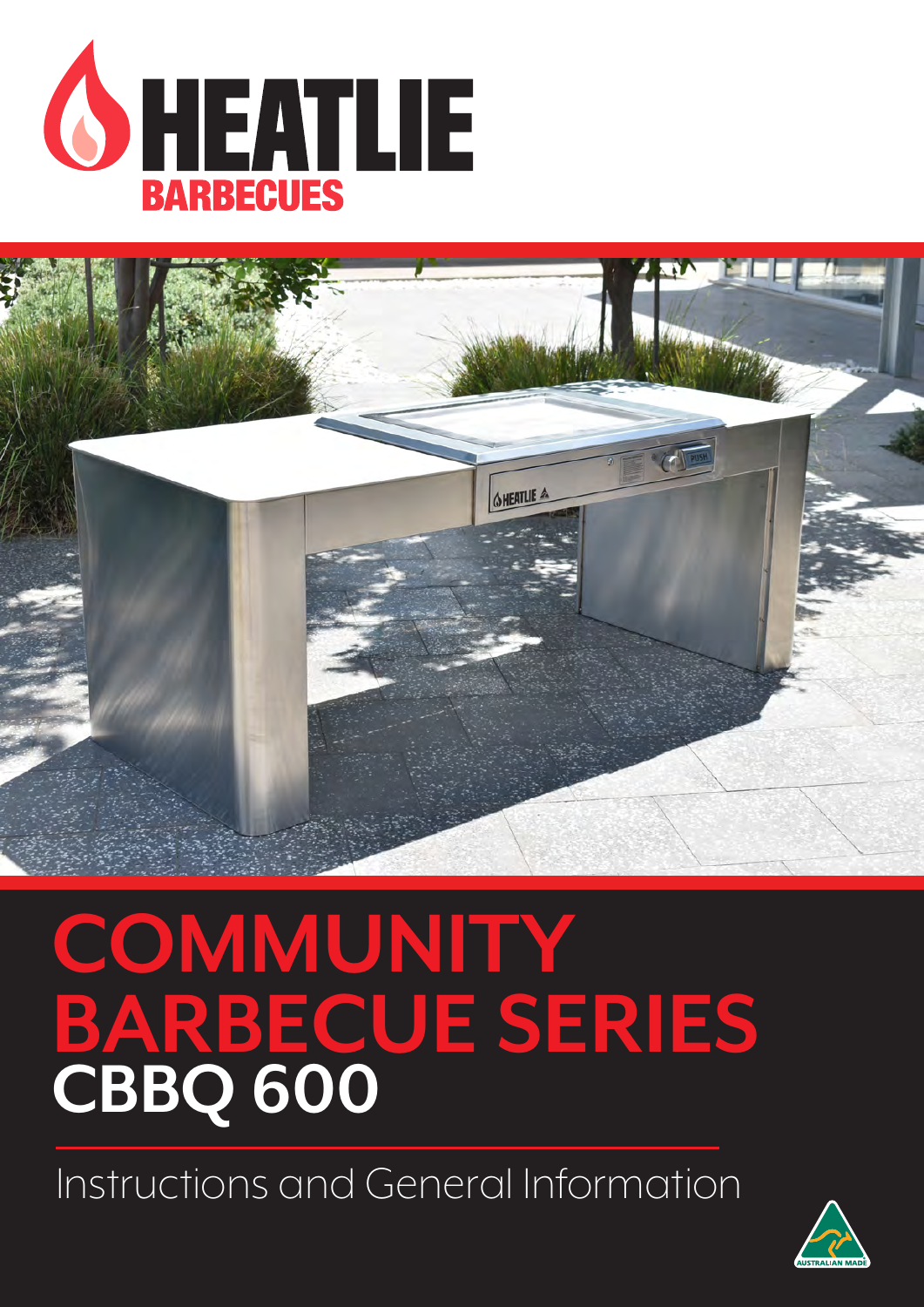### **CONGRATULATIONS ON PURCHASING A HEATLIE BARBECUE!**

Designed for those who love the experience of outdoor cooking, we're sure you'll enjoy the power and efficiency of the Ribbon Burner System. Especially the fact that you'll never have to worry about flare-ups! Here's looking forward to many delightful occasions preparing the food you crave, for the ones you love.

- Please read through the following instructions before you begin to install your Heatlie Barbecue.
- If you have purchased the Heatlie Community Barbecue Cabinet, please refer to the instructions supplied with the cabinet.
- Check the product supplied has the correct gas type, either LPG or Natural Gas, required for your use. This will be clearly marked on the carton and on the product.
- If you have purchased the Serviceable Burner Insert (SBI) then please refer to the instructions in this manual for replacement.
- Be sure to read the Warranty Policy and understand these conditions.

#### *This appliance is for OUTDOOR USE ONLY.*

This product is protected from copying by Design Registrations:

| Ribbon Burner System | No. RD 100131 |
|----------------------|---------------|
| AGA Certificate No.  | 9001          |
| Barbecue Models:     | CBBO 600      |

#### **WARRANTY REGISTRATION**

If not purchased through Heatlie, complete the Product Register form, located under Customer Help on the Heatlie website. The serial number can be found on the instruction label on the outside left of the drawer of your Heatlie Barbecue.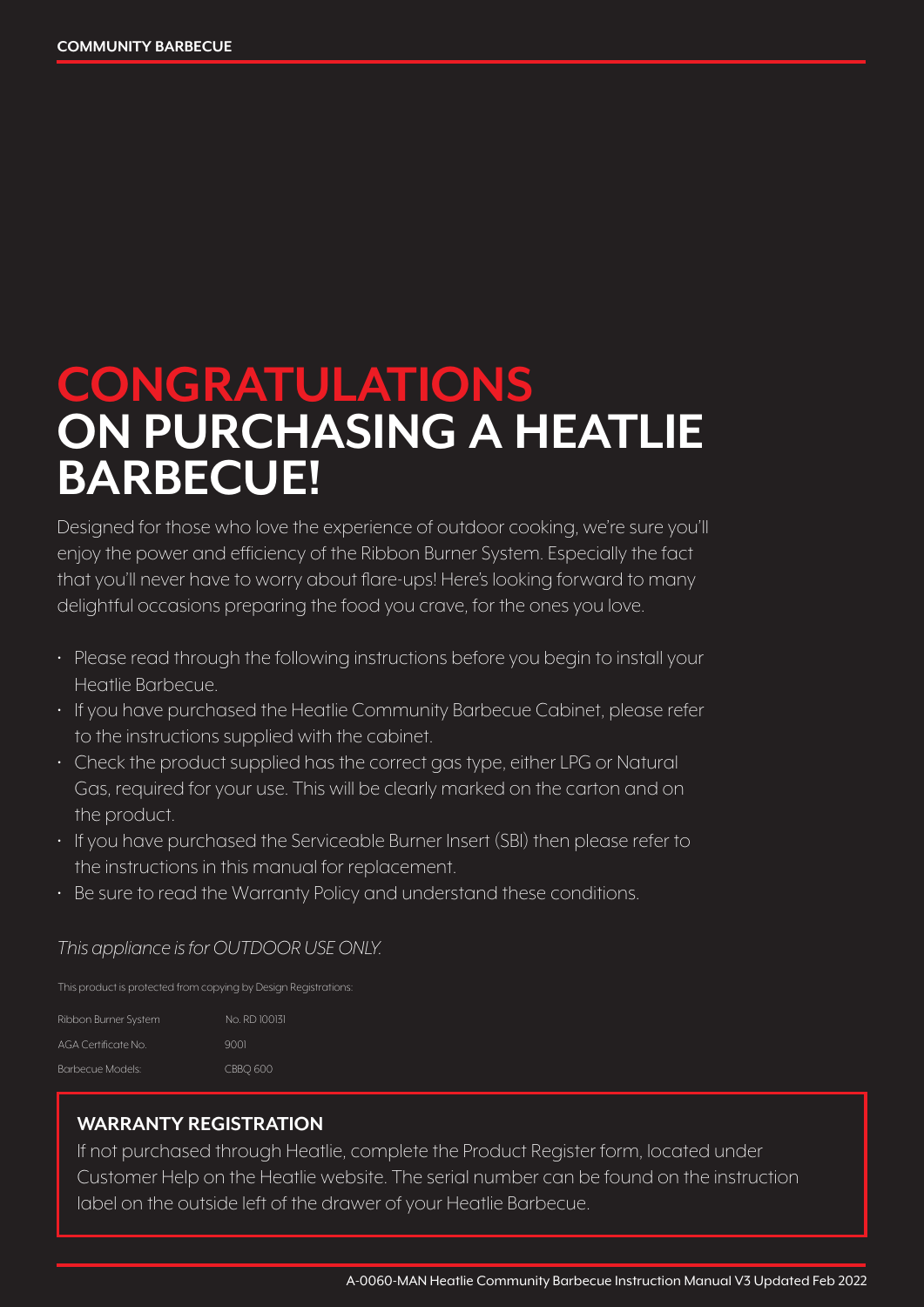# **CONTENTS**



Unpacking The Box: Safety Precautions

9

Unit Installation

12

Lighting Instructions

14

Maintenance instructions

6

Positioning Your Heatlie Barbecue In An Outdoor Area

10

Connecting To A Gas Supply

13

Cooking Instructions

Cleaning Instructions

13

Seasoning

11

7

Installation:

Cabinet Preparation

Using the Barbecue Plate: Cleaning &

16

15

Trouble-Shooting

Gas Consumption



Warranty Policy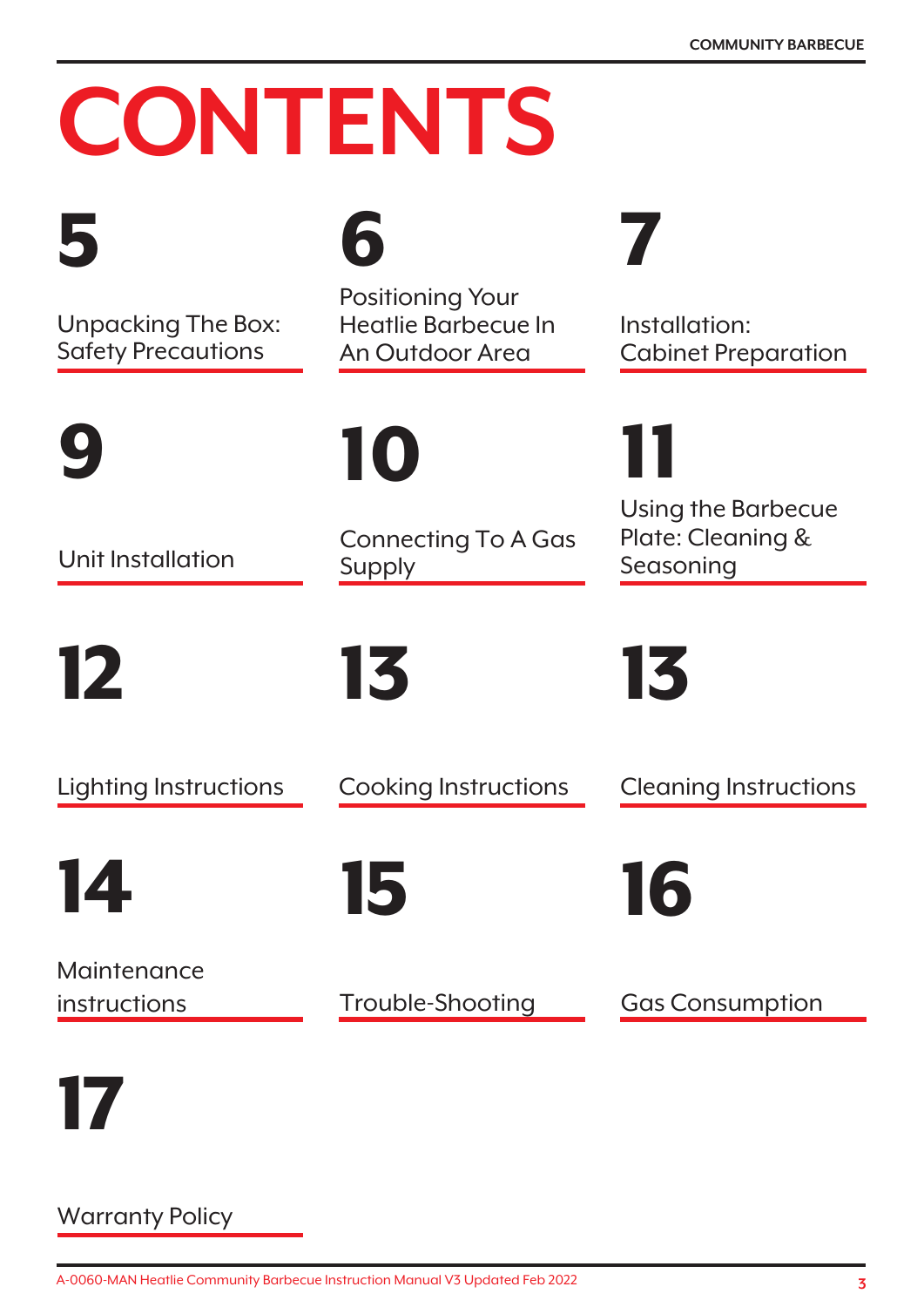### **CBBQ 600**

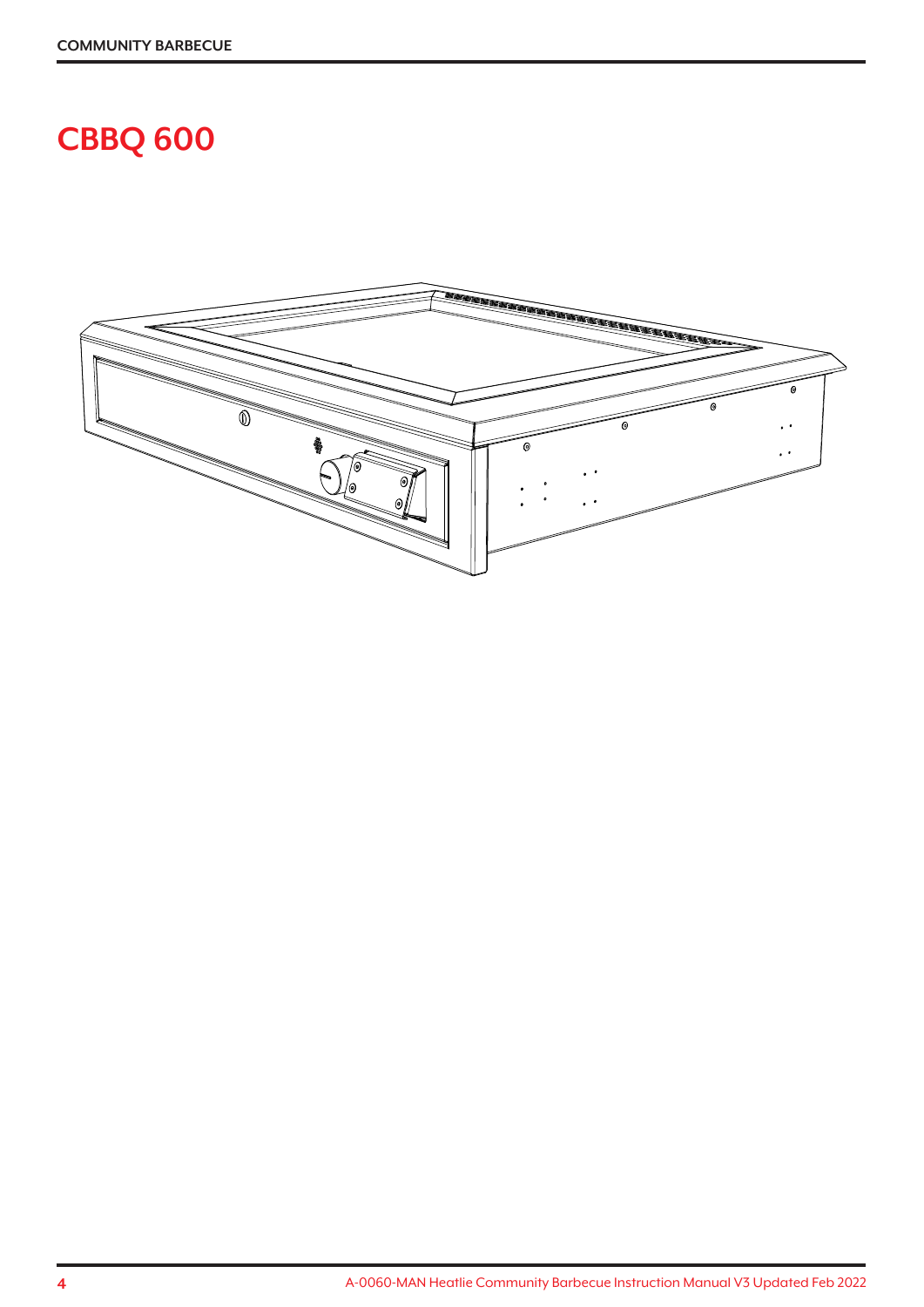### **UNPACKING THE BOX**

Remove all items from the box and check against the list below to ensure that all components are included.

#### **Box Contents**

Before installation, please check that the following components have been supplied:

1x Heatlie Community Barbecue (CBBQ 600)

1x Large Ziploc bag with instructions

1x Waste container

1x Serviceable Burner Insert (SBI) in ordered configuration

**NOTE:** Template for bench cut out

If you are installing the barbecue in a bench top, please retain the template provided in the barbecue box marked "Template for cut out".

Visual references of these templates can be found on page 9.

### **SAFETY PRECAUTIONS**

- If the information in this manual is not followed exactly, a fire or explosion may result causing property damage, personal injury or death.
- Do not use or store flammable material in or near this appliance. This includes fuel gas.
- Do not place articles on or against this appliance.
- Do not spray aerosols in the vicinity of this appliance while it is in operation. This includes spray cooking oils.
- Do not modify this appliance.
- Do not use an adaptor at the cylinder connection.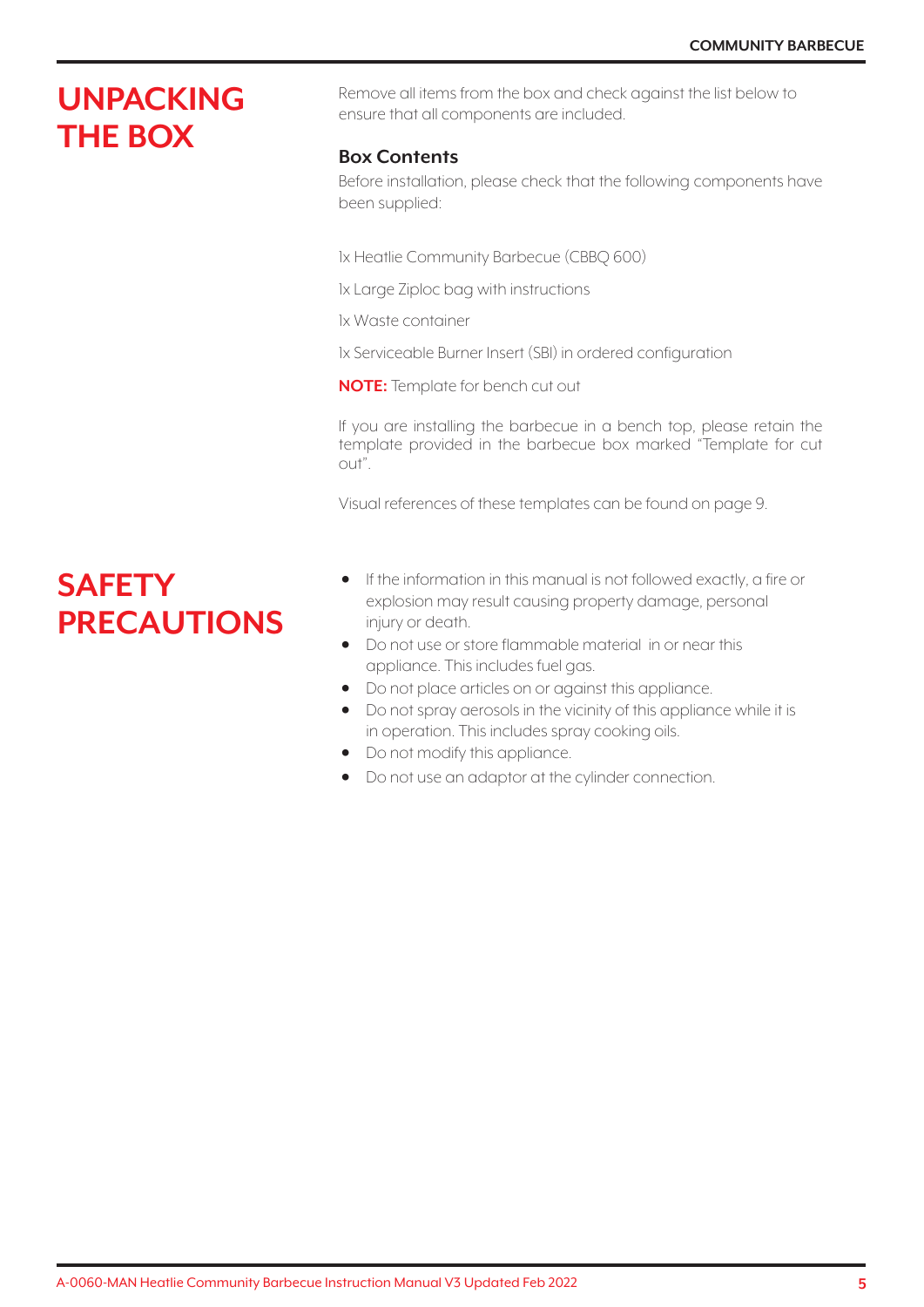### **POSITIONING YOUR HEATLIE BARBECUE IN AN OUTDOOR AREA**

This barbecue is only to be used in an above ground, open air situation with natural ventilation, without stagnant areas, where gas leakage and products of combustion are rapidly dispersed by wind and natural convection.

The Community Barbecue is not for use indoors. Please refer to AS5601 for specific installation and ventilation regulations.

If you are using the barbecue within a structure, please ensure that you are complying with at least one of the following positioning options:

- An enclosure with walls on all sides, but at least one permanent opening at ground level and no overhead cover (Figure F1);
- Within a partial enclosure that includes an overhead cover and no more than two walls (Figures F2 and F3);
- Within a partial enclosure that includes an overhead cover and more than two walls, with the following also applying (Figures F4 and F5): (i) At least 25% of the total wall area is completely open and unrestricted
- (ii) At least 30% of the remaining wall area is open and unrestricted;
- In the case of balconies, at least 20% of the total of the side, back and front wall areas are to be open and unrestricted, and remain as such.

**NOTE:** A door, blinds, or window, is not to be considered a permanent opening.





FIGURE F1 - OUTDOOR AREA - EXAMPLE 1





FIGURE F3 - OUTDOOR AREA - EXAMPLE 3





FIGURE F5 - OUTDOOR AREA - EXAMPLE 5



FIGURE F2 - OUTDOOR AREA - EXAMPLE 2





30 percent or more in total of the remaining wall area is open and unrestricted

FIGURE F4 - OUTDOOR AREA - EXAMPLE 4

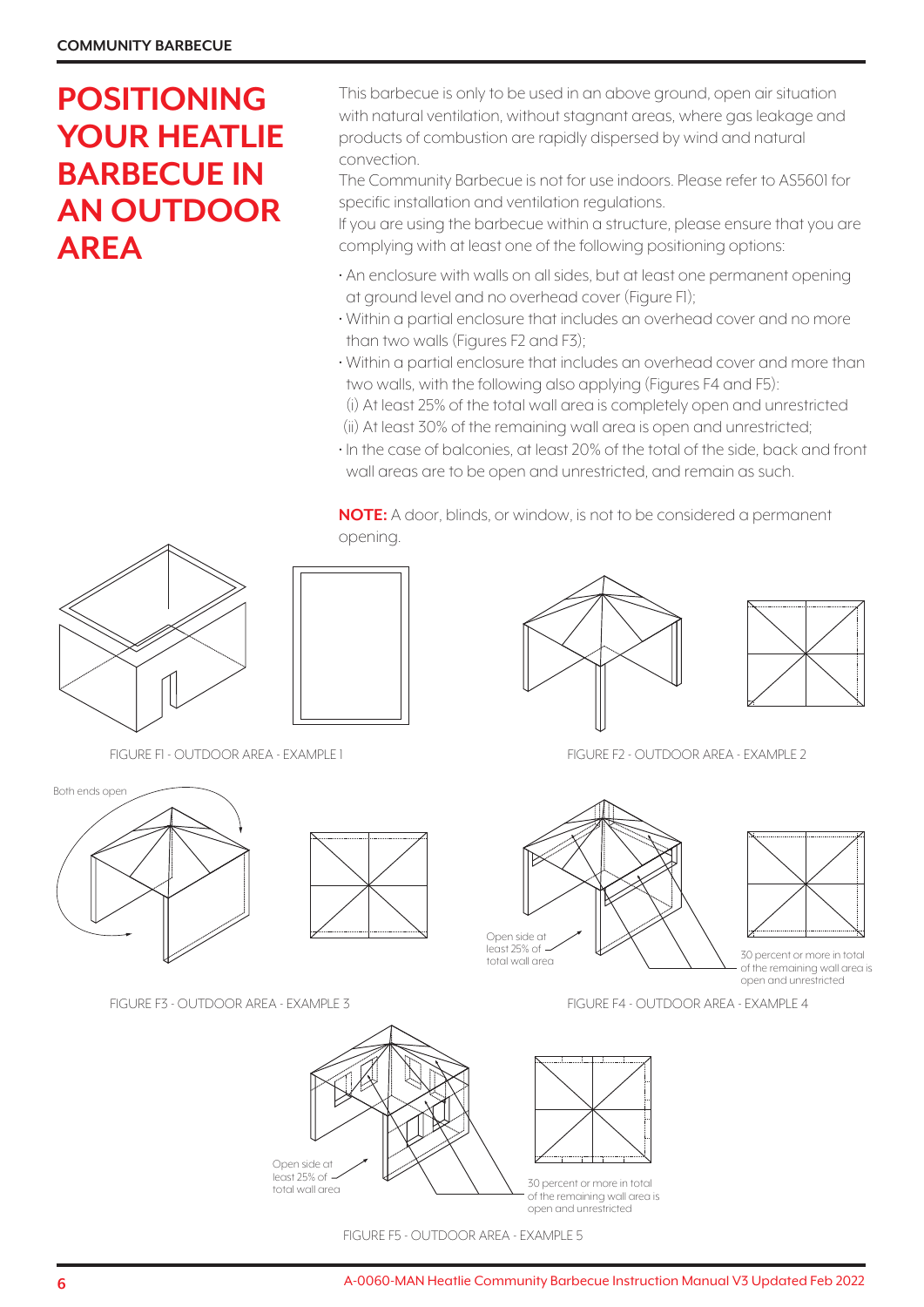### **INSTALLATION**

**CABINET** 

**PREPARATION**

Firstly, all Community Barbecues need to be kept under a weather proof cover.

The requirements and instructions for using your Heatlie Barbecue in a purpose-built cabinet are outlined below.

The Community Barbecue can be installed into a bench and bench top which are made from combustible and/or non-combustible materials. The Community Barbecue can also be installed into a cabinet with zero clearance between the barbecue body and the cabinet panels, providing the appropriate ventilation requirements are met.

#### **Combustible Construction Materials**

The Community Barbecue has been designed to allow installation into benches and bench tops manufactured from combustible materials. The following are examples of combustible materials that can be used when installing the Community Barbecue: Timber, Laminate or MDF.

Combustible materials **CAN NOT** be used within 1000mm above, and 170mm below the Barbecue bench top as measured. The cutout for the bench top must not be smaller than outlined in the installation instructions. This will allow the correct clearance around the barbecue.

#### **Non-Combustible Construction Materials**

Non-combustible Materials can be used within the 75mm exclusion area below the barbecue. Examples of Non-combustible materials are: Steel, Stainless Steel, Caesar Stone, Granite, Brick.

#### **Ventilation Requirements**

A minimum ventilation area of 1930cm<sup>2</sup> between the barbecue and open air is required, for both LPG and Natural gas applications. It is recommended that the underside of the BBQ be left completely unrestricted and this area be added into the cabinet intake in order to allow maximum flow.

This essential ventilation area can be located anywhere in the cabinet. For example, if the back of your bench is against a brick wall and there is no opportunity for ventilation in the back, the ventilation area will need to be placed somewhere in the front or sides of the cabinet.

#### **LPG Gas Cylinder Compartment**

When using LPG, the gas cylinder needs to be placed in a ventilated compartment that is completely separate from the compartment which houses the Barbecue. The compartment where the LPG cylinder is stored needs to be ventilated at the top and bottom, with each opening being at least 200cm². The upper edge of the bottom opening must not be more than 120mm above the base of the cabinet.

**NOTE:** This ventilation is in addition to the ventilation required for the barbecue.

A hole (maximum diameter 20mm) must be made in the unit to enable the hose fitting to pass from the cylinder compartment to the barbecue.

Refer to AS5601 for pipe sizing details.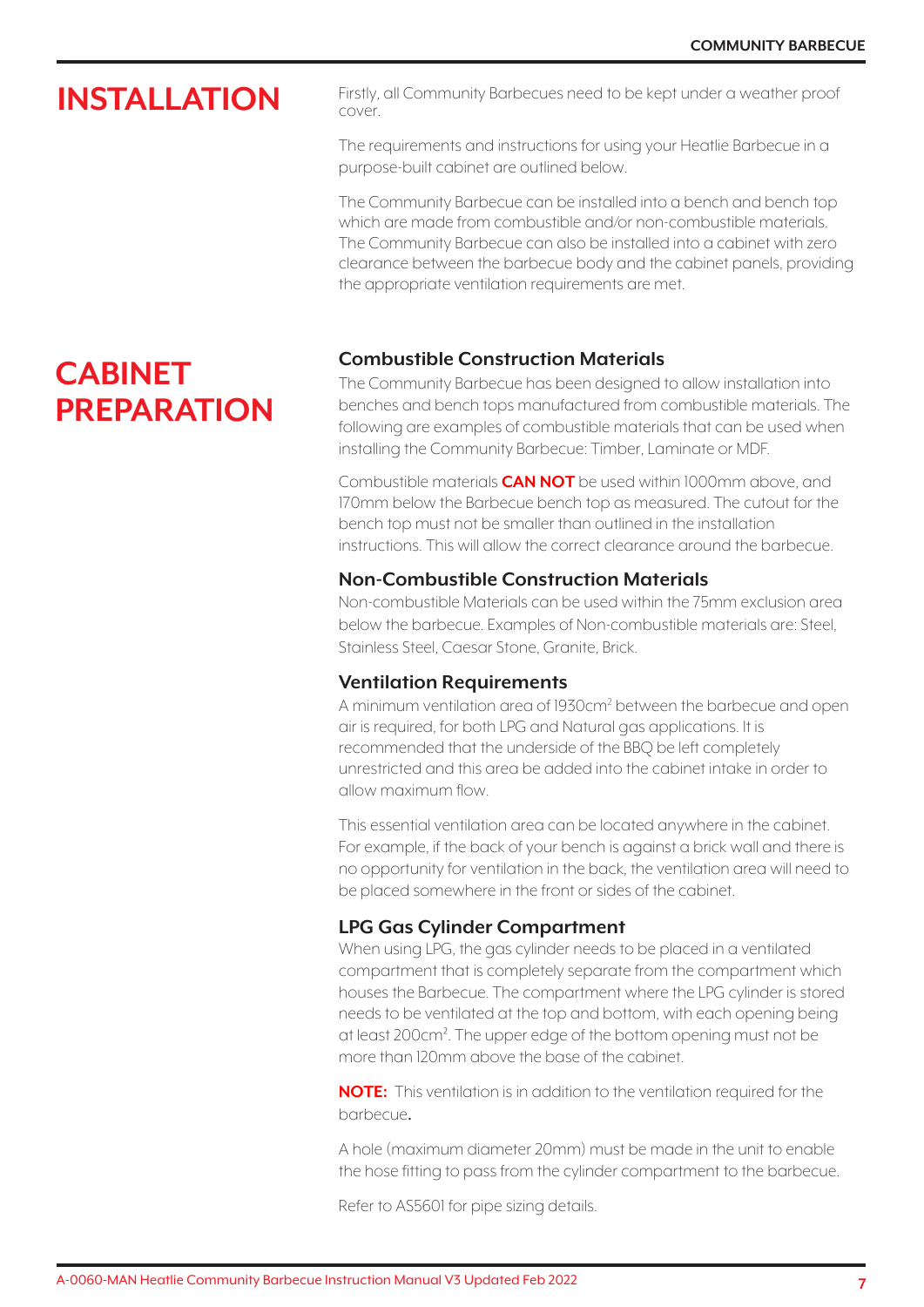#### **Natural Gas**

When the Community Barbecue is connected to a main gas supply (Natural Gas), a separate compartment is not required.

A 40mm diameter hole is required on the rear of the cabinet (on the side which has the control knob) to allow access to the natural gas connection. The hole should not be more than 40cm above the base of the cabinet.

Refer to AS5601 for pipe sizing details.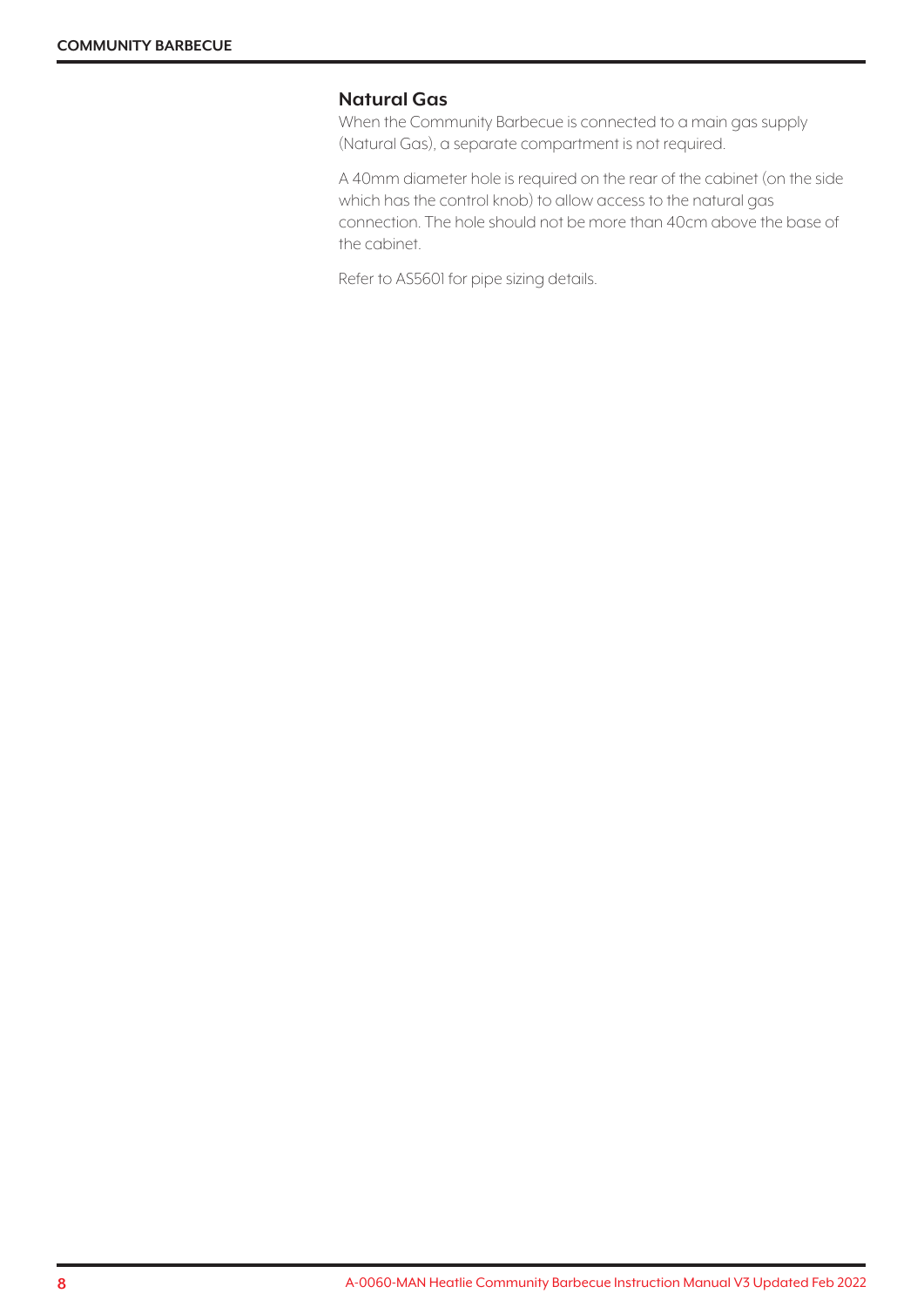### **BARBCUE INSTALATION**

#### **Bench Preparation**

Before cutting your bench top please ensure you have a minimum of 170mm clear of combustible materials below the bench top to accommodate the body of the barbecue. Be mindful of the barbecue's weight when preparing the bench.

- 1. Prepare bench top cut out using the template provided, as shown below in Figure 1. Use a fine point marker; then make your cut as accurately as possible.
- 2. Ensure ventilation openings meet the requirements on page 6 & 7.

#### **CBBQ600 Installation:**

- 1. Carefully lower the barbecue into the opening in the bench top.
- 2. Push the barbecue into the cavity to ensure all trim edges are flush with the mounting faces. It must be located centrally in the cutout
- 3. Secure the barbecue in place using Tek screws or equivalent fasteners. **DO NOT** exceed maximum screw depth into the barbecue of 15mm.
- 4. Connect CBBQ 600 to a gas supply (refer page 10).

Figure 3 (below) shows the height of the CBBQ 600. The trim sits 26.4mm above and in front of the bench cutout. Figure 4 (below) shows the depth recessed into the cabinet.

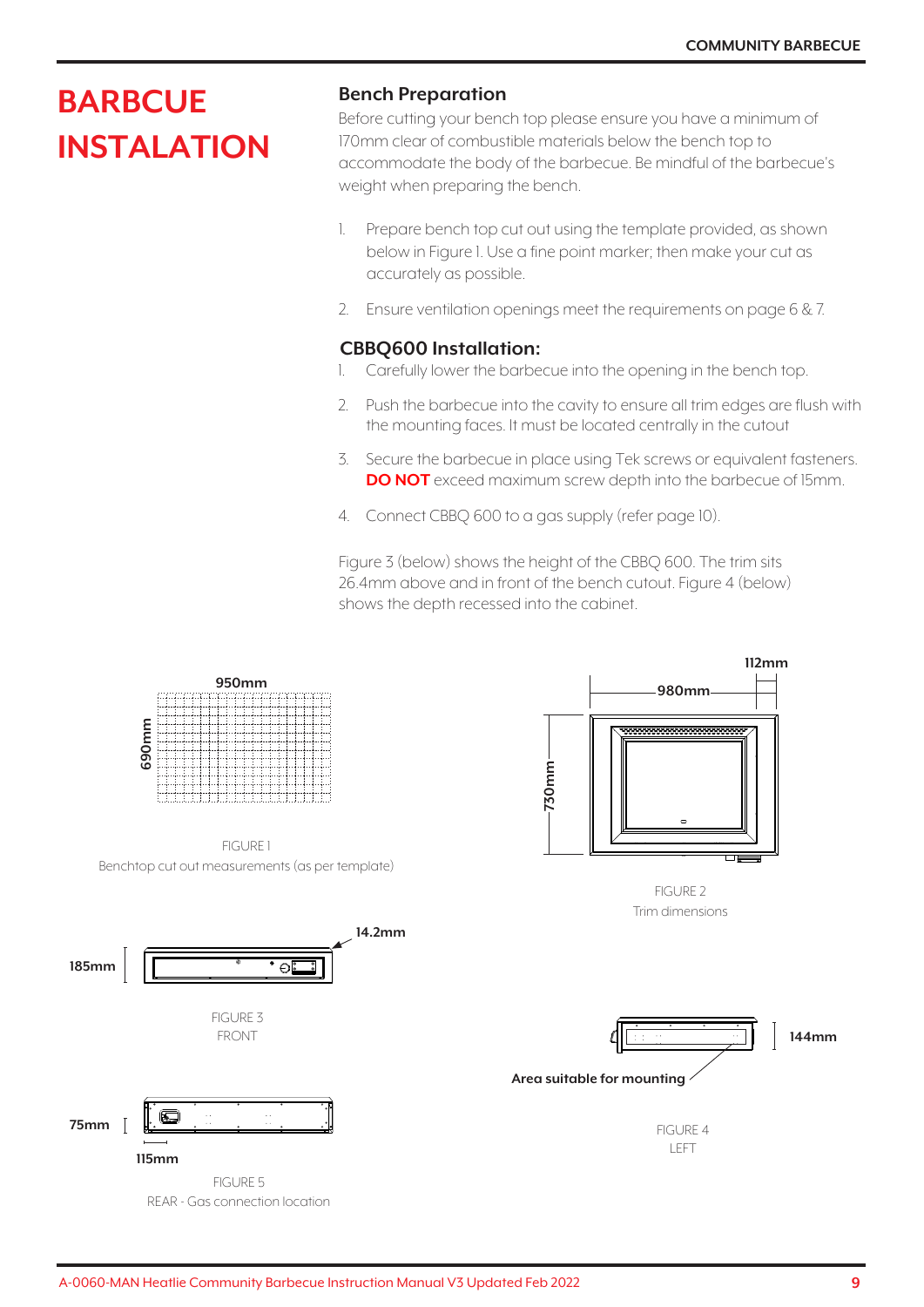### **CONNECTING TO A GAS SUPPLY**

#### **LPG Connection**

If using Liquid Petroleum Gas (LPG), a 9kg cylinder is required. Ensure the correct ventilation requirements have been applied. For details, please refer to page 7.

Connect the regulator to the cylinder. Do not over tighten. Tighten the gas cylinder connection with fingers (left hand external thread POL Type 21 CGAS fitting (pre 31 March 2022) OR right hand internal thread AS 4627, Type 27). Keep the gas line away from potential hot surfaces.

- **NOTE:** The regulator is connected to the appliance with a right hand internal thread 1/4" BSP Female fitting. Conduct a leak test (details below) to check for leaks after connecting to the bottle.
- **NOTE:** This is a low pressure appliance and the pressure regulator must be used.

An LPG barbecue cannot be connected directly to a natural gas (piped) supply. Whilst the Barbecue can be converted, you will need to contact Heatlie Barbecues or your nearest stockist for details on parts required.

#### **Natural Gas Connection**

Where the barbecue is supplied for use with Natural Gas, a hose fitting complying to AS1869 is attached. This has a 1/4" BSP internal thread on one end, and a bayonet fitting at the other, for connecting to the fixed gas supply. To connect the bayonet fitting, push it into the fixed connection and rotate it clockwise to lock into place. When connected, check for leaks, as outlined below.

#### **Leak Test**

With the gas connected, turn the gas on and perform the following test to check for gas leaks.

Using soapy water, brush or spray over the joint between the gas cylinder and the connection on the barbecue and watch for bubbles. If bubbles appear, gas is leaking. The fitting may need to be tightened, or this may be a result of faulty equipment.

**Instructions for gas fitter: The installer must test the appliance for satisfactory operation before handing over to the customer.**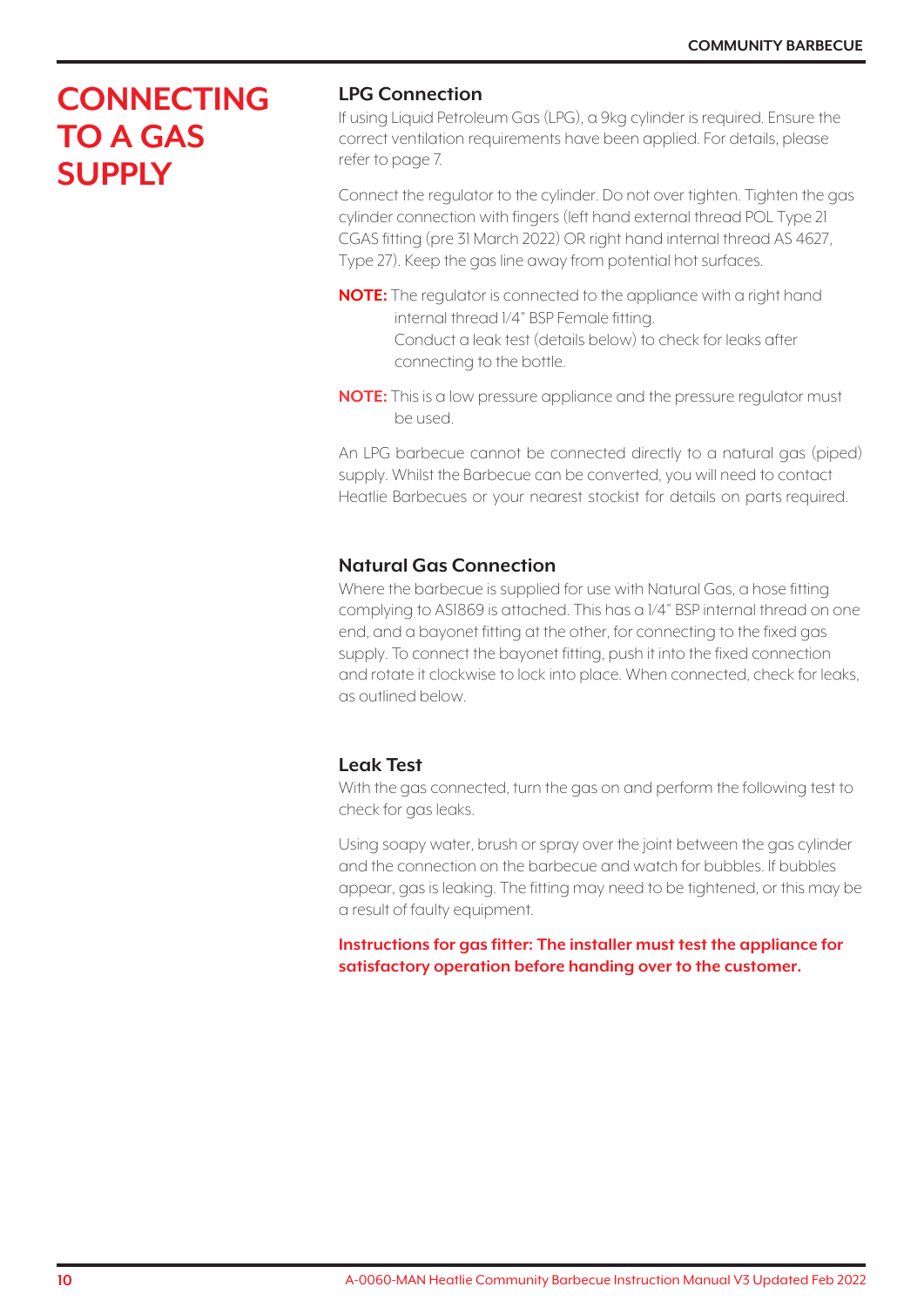### **USING THE BARBECUE PLATE**

#### **Cleaning the Barbecue Plate (Before first time use)**

The Barbecue plate has a food grade lanolin protective coating on it to prevent rust before use. Before cooking with the barbecue this coating needs to be completely removed. Remove as much of the coating as possible with paper toweling. Then use warm, soapy water sparingly and a non-scratch scourer, wash the hotplate until the water runs clear. Remove the waste container prior to cleaning or check often and empty as required. If the plate feels tacky to touch, wash again.

The plate cannot be left without oil on it, i.e. it must be seasoned once the lanolin is removed.

#### **Seasoning the Barbecue Plate & Grill Plate**

The Heatlie Community Barbecue Plate is made of stainless steel or mild steel and both need to be seasoned prior to use. This will reduce the likelihood of food sticking to the plate and ensure longevity of the plate. This is a similar process to seasoning a wok.

To season the plate, first follow the instructions on cleaning the barbecue plate (above).

Rinse and dry the plate. Apply a layer of vegetable oil or cooking oil. Spread the oil over the plate using a scraper or brush. Turn the barbecue on and heat for around 3 minutes. Then wipe off excess oil with a paper towel. Take care not to touch the hot plate.

Your barbecue is now ready to cook.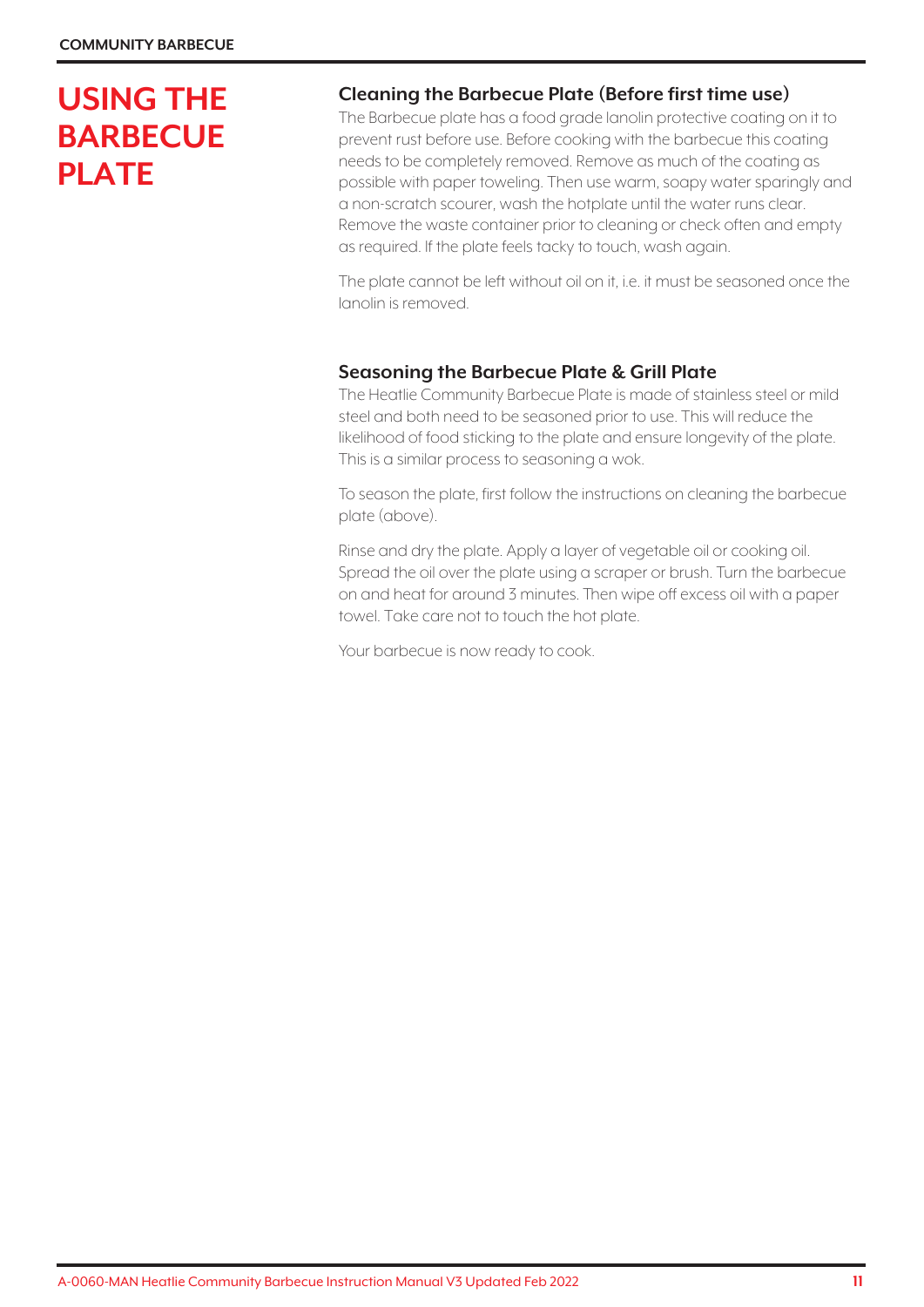### **LIGHTING INSTRUCTIONS**



FIGURE 6

#### **Before Lighting**

- 1. Check the fat container is not full, empty if required.
- 2. Ensure the knob is in the LOW position.
- 3. Inspect Gas cylinder for damage and valid test date.
- 4. Turn on valve at the gas cylinder (for gas cylinder connection AND if it is an accessible valve).
- 5. Check there are no leaks (see Leak Test on page 10).
- 6. Check the rear and underside vents for obstructions. Remove any present

#### **Lighting**

- 1. Turn the knob to HIGH position.
- 2. Over 10 seconds, Push and HOLD panel waiting for 'CLICK' to light burner.
- 3. Keep HOLD of the panel and LOOK through view hole (figure 6) for flame. Repeat step 2 until lit.
- 4. Continue to HOLD the start button until a 'BEEP' is heard to indicate the timer has started.
- 5. Slowly RELEASE the start button. The BBQ should stay lit.
- 6. The BBQ will stay lit for 11 minutes.
- 7. The BBQ will BEEP 3 TIMES when turning off.
- 8. HOLD the start button until the BEEPS END to continue cooking.
- 9. Otherwise, REPEAT steps 2-6 to relight BBQ.
- 10. Ensure vents remain unobstructed. Refer to page 7 for ventilation requirements.

**NOTE:** If the barbecue does not operate correctly, turn it off and refer to the troubleshooting section on page 15.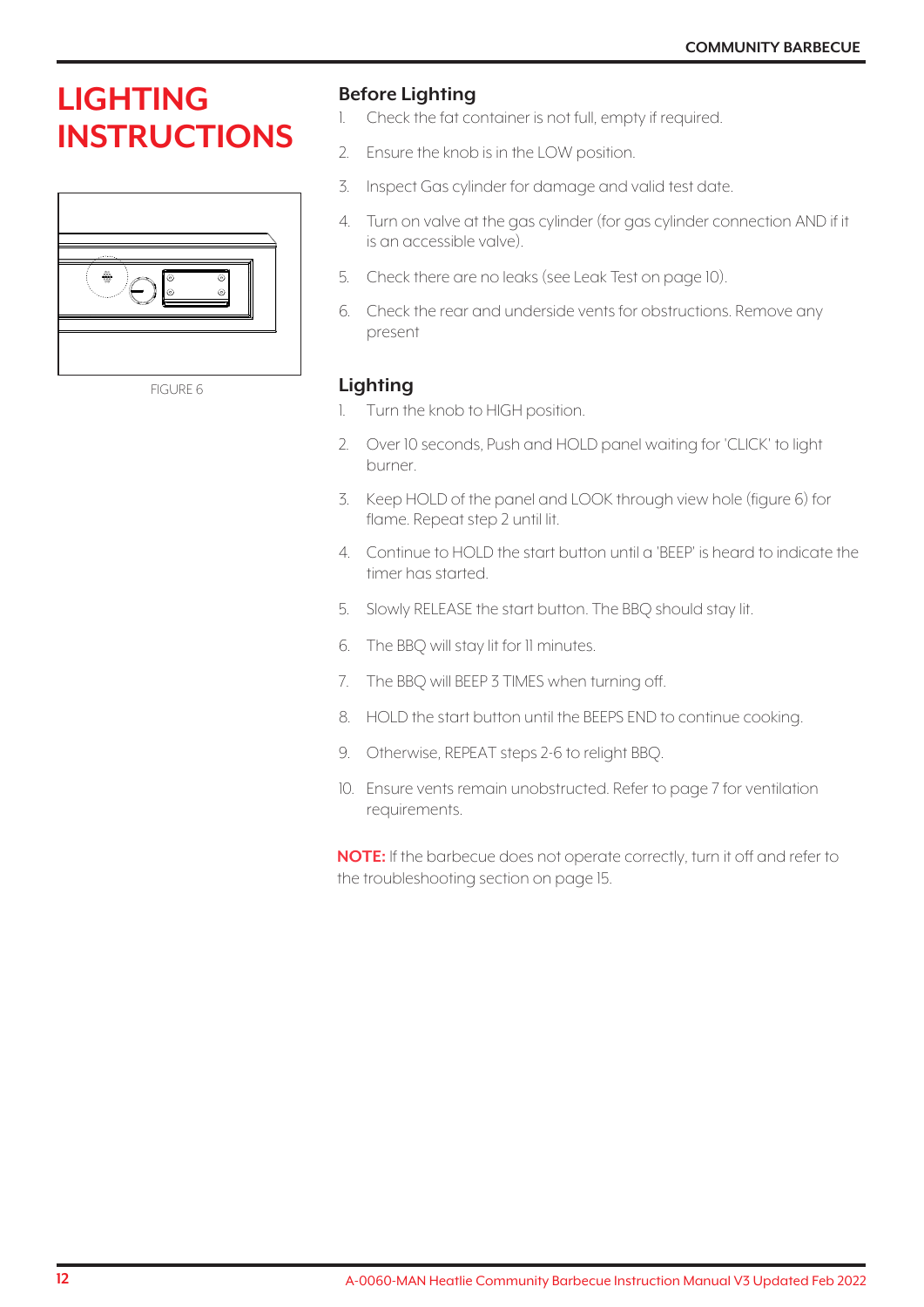### **COOKING INSTRUCTIONS**

### **CLEANING INSTRUCTIONS**



FIGURE 7

Turn the barbecue on high for 2 minutes to pre-heat the hotplate. As a guide:

For a 20mm thick, medium cooked steak, cook for 3-4 minutes each side. For a medium-rare steak, cook for 2 minutes on each side.

For gourmet sausages (25mm thick) cook for approximately 10 minutes, turning every couple of minutes.

After use, scrape the food particles off the hotplate and apply a layer of cooking oil. Avoid washing the plate with water.

Clean the trim of the barbecue with a soft cloth and a commercially available stainless steel cleaner when possible.

The internal drawer area can be cleaned with a commercially available barbecue cleaner.

The stainless steel plates will darken or dis-colour with use. This is typical of stainless steel barbecue plates.

Ensure the internal waste tray is emptied periodically. To do so, open the drawer of the barbecue with the key. Then grab the tabs on the sides of the waste tray lid. Lift to reveal the waste container as in figure 7. Lift the container out by the handles on the sides.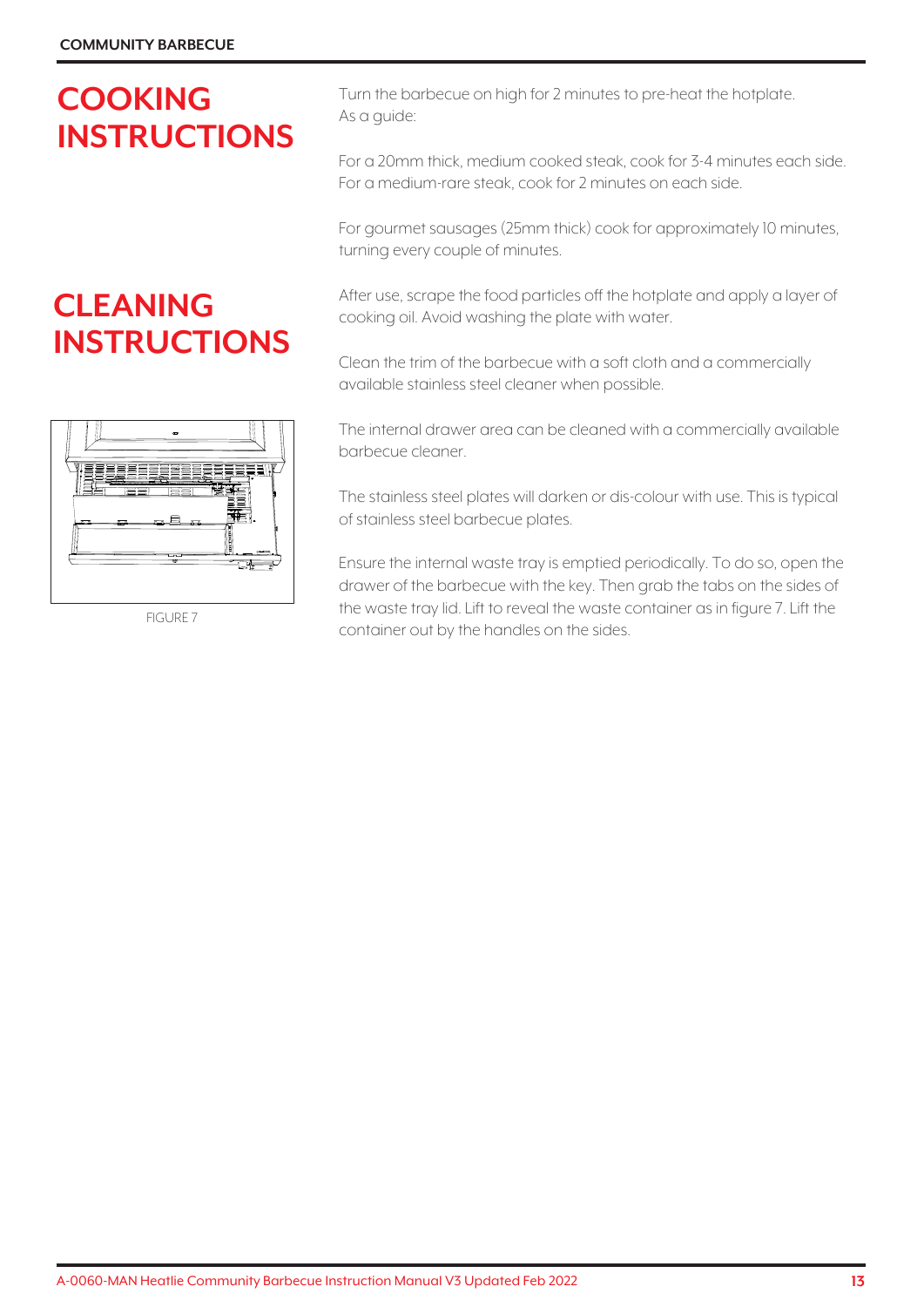## **INSTRUCTIONS**



FIGURE 8



FIGURE 9



FIGURE 10



FIGURE 11

### **INAINTENANCE Instructions for Removal/Installation of the Serviceable Burner Insert (SBI)**

- 1. Place the SBI in its packaging on top of the barbecue for ease of access.
- 2. Isolate the gas supply from the barbecue.\*
- 3. Unlock and open the barbecue service drawer.
- 4. Locate and remove the thumb screws shown in Figure 8 and 9 securing the SBI in place.

**DO NOT** remove any other screws from the barbecue. It is potentially dangerous.

- 5. Disconnect the gas supply hose from the SBI.
- 6. Grab and slide the SBI in the drawer toward the rear as shown in Figure 10.
- 7. Tilt the SBI up according to Figure 11 and pull it out through the top of the drawer.
- 8. Once removed, compare the removed SBI to the replacement unit. ensuring that the configuration outlined on the labels are the same or changed as requested (conversion kit).
- 9. For installation, reverse the previous removal steps.
- 10. Secure the removed SBI into the packaging and return to Heatlie for servicing. Use the 'From' address located on the packaging.

#### **NOTE:**

\* This is located on the Gas Cylinder for LPG systems. Some Natural Gas system isolation valves are also located on the cylinder. Mains Natural Gas location is dependent on your individual installation. if you are unsure, get a licensed gas fitter to remove the SBI.

It is recommended this appliance is serviced annually. this includes:

- The gas hose and regulator assembly.
- The gas cylinder/supply test date status. Replace if expired.
- All gas connections for soundness with soapy water (**DO NOT** spray any fluids onto the timer unit)
- Correct operation of the gas system and burners.

The SBI can be removed and returned to Heatlie for servicing. The Servicing must only be carried out by Heatlie Barbecues or a licensed gas fitter. This appliance contains no user serviceable parts.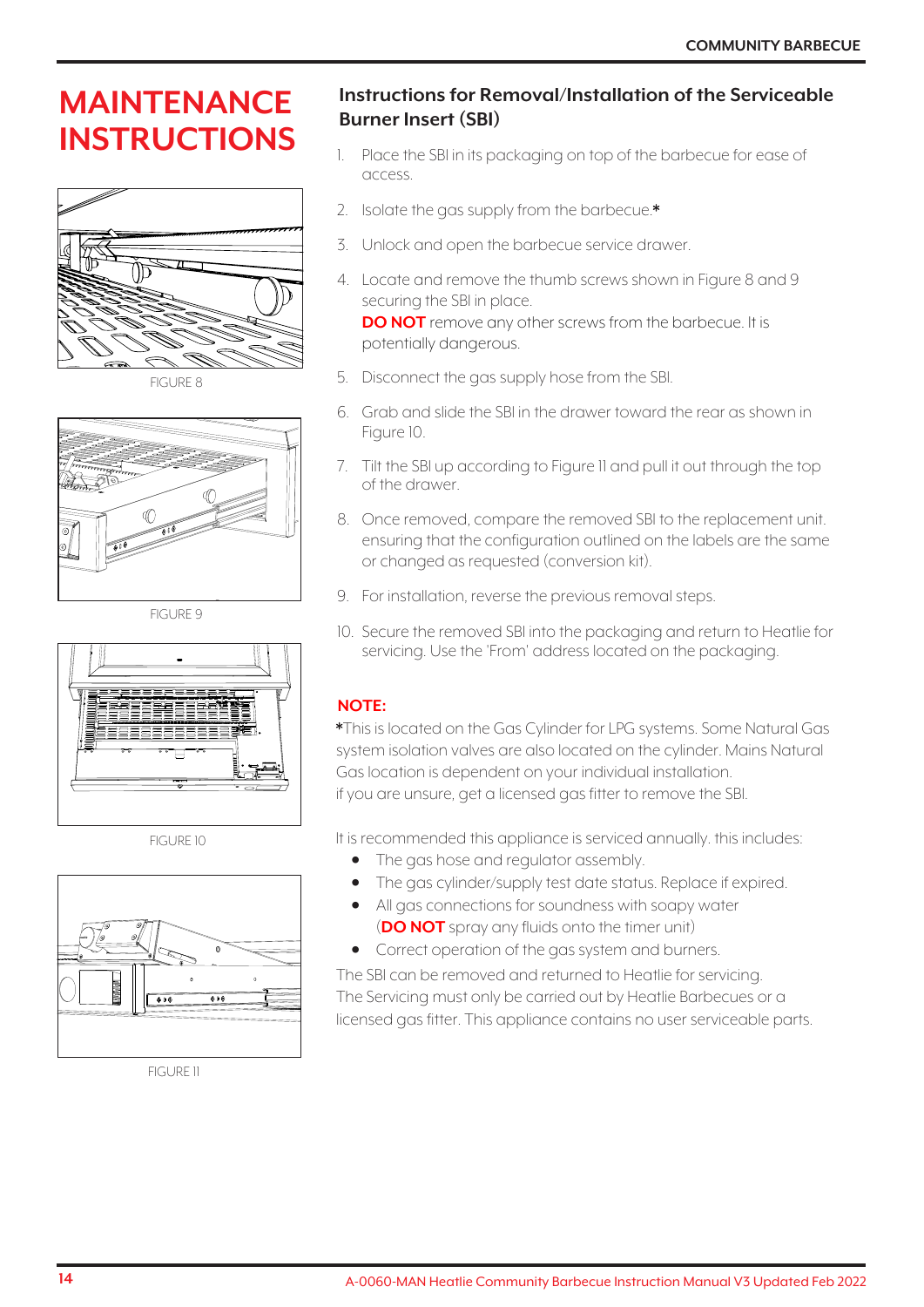### **TROUBLE-SHOOTING**

| Problem                                                                                       | <b>Possible Cause</b>                            | Remedy                                                                                                                                                                                                                                                                                |  |
|-----------------------------------------------------------------------------------------------|--------------------------------------------------|---------------------------------------------------------------------------------------------------------------------------------------------------------------------------------------------------------------------------------------------------------------------------------------|--|
| Barbecue does<br>not light                                                                    | Gas supply problem                               | Depress the start button for a few<br>seconds before attempting to<br>light to allow more gas to flow.<br>Check cylinder valve is open.<br>Check gas bottle is not empty.<br>Check hose is connected at<br>bayonet fitting.<br>Check Natural Gas line is<br>functional and turned on. |  |
|                                                                                               | The electrode is too far<br>away from the burner | Wire probe needs to be 4-5mm<br>away from the burner and over a<br>slot in the burner.                                                                                                                                                                                                |  |
|                                                                                               | The electrode is not<br>sparking                 | Ensure the lead is connected<br>securely to the piezo.                                                                                                                                                                                                                                |  |
| Burner lights but<br>does not stay lit                                                        | Gas supply problem                               | Check cylinder valve is open.<br>Check gas bottle is not empty.<br>Check hose is connected at<br>bayonet fitting.<br>Check Natural Gas line is<br>functional and turned on.                                                                                                           |  |
|                                                                                               | Gas control valve<br>problem                     | Ensure the knob turns freely and is<br>on HIGH for ignition.                                                                                                                                                                                                                          |  |
|                                                                                               | Thermocouple is not<br>positioned correctly      | Thermocouples need to be<br>positioned in the flame, 3-5mm<br>above the burner slots.                                                                                                                                                                                                 |  |
| Flame is low,<br>excessively<br>yellow and/or<br>depositing soot<br>on under side of<br>plate | Gas supply problem                               | Low pressure may result from the<br>gas cylinder being close to empty.<br>Change to a full gas cylinder.<br>Confirm hard gas line is delivering<br>correct pressure.                                                                                                                  |  |
|                                                                                               | <b>Blocked burners</b>                           | Clean burners by blowing high<br>pressure air through the burner or<br>with a wire brush.<br>Inspect gas valve for blockage<br>caused by insects or spiders<br>for example                                                                                                            |  |
|                                                                                               | Burner flame is starved<br>of air                | Ensure barbecue is ventilated<br>correctly.                                                                                                                                                                                                                                           |  |
| The timer unit<br>doesn't 'beep'<br>when lighting<br>(the barbecue)                           | Thermopile is not<br>postioned correctly         | Thermopiles need to be<br>positioned in the flame, 3-5mm<br>above the burner slots                                                                                                                                                                                                    |  |
| can ignite but<br>extinguishes<br>when button                                                 | Thermocouple is not<br>positioned correctly      | Thermocouples need to be<br>positioned in the flame, 3-5mm<br>above the burner slots                                                                                                                                                                                                  |  |
| released).                                                                                    | Timer unit failure                               | Replacement timer unit is<br>required. If gas fitter is<br>unavailable to change, SBI<br>changeover is required.                                                                                                                                                                      |  |

If any of the above conditions cannot be rectified, contact the place of purchase or Heatlie Barbecues.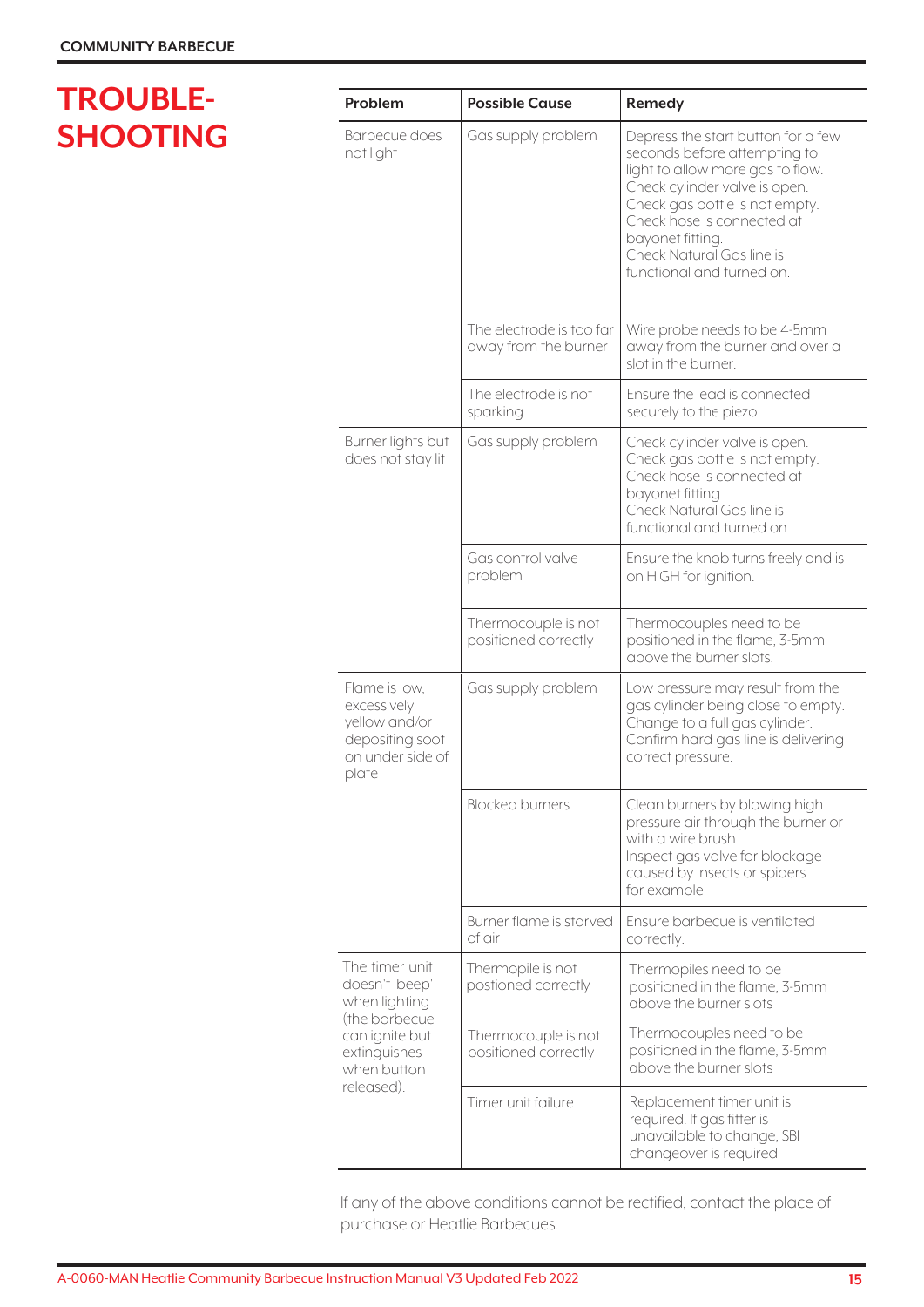### **GAS CBBQ <sup>600</sup> CONSUMPTION**

| <b>Gas Type</b>                                     | <b>Natural Gas</b> | <b>Universal LPG</b> |
|-----------------------------------------------------|--------------------|----------------------|
| <b>Injector Diameter</b>                            | 1.60mm             | 0.90mm               |
| <b>Burner Pressure</b>                              | 1.00kPa            | 2.75kP <sub>G</sub>  |
| <b>Nominal Hourly Gas Consumption</b><br>per burner | 10 M /hr           | 9 Ml/hr              |
| <b>NHGC Total</b>                                   | 20 MJ/hr           | 18 M /hr             |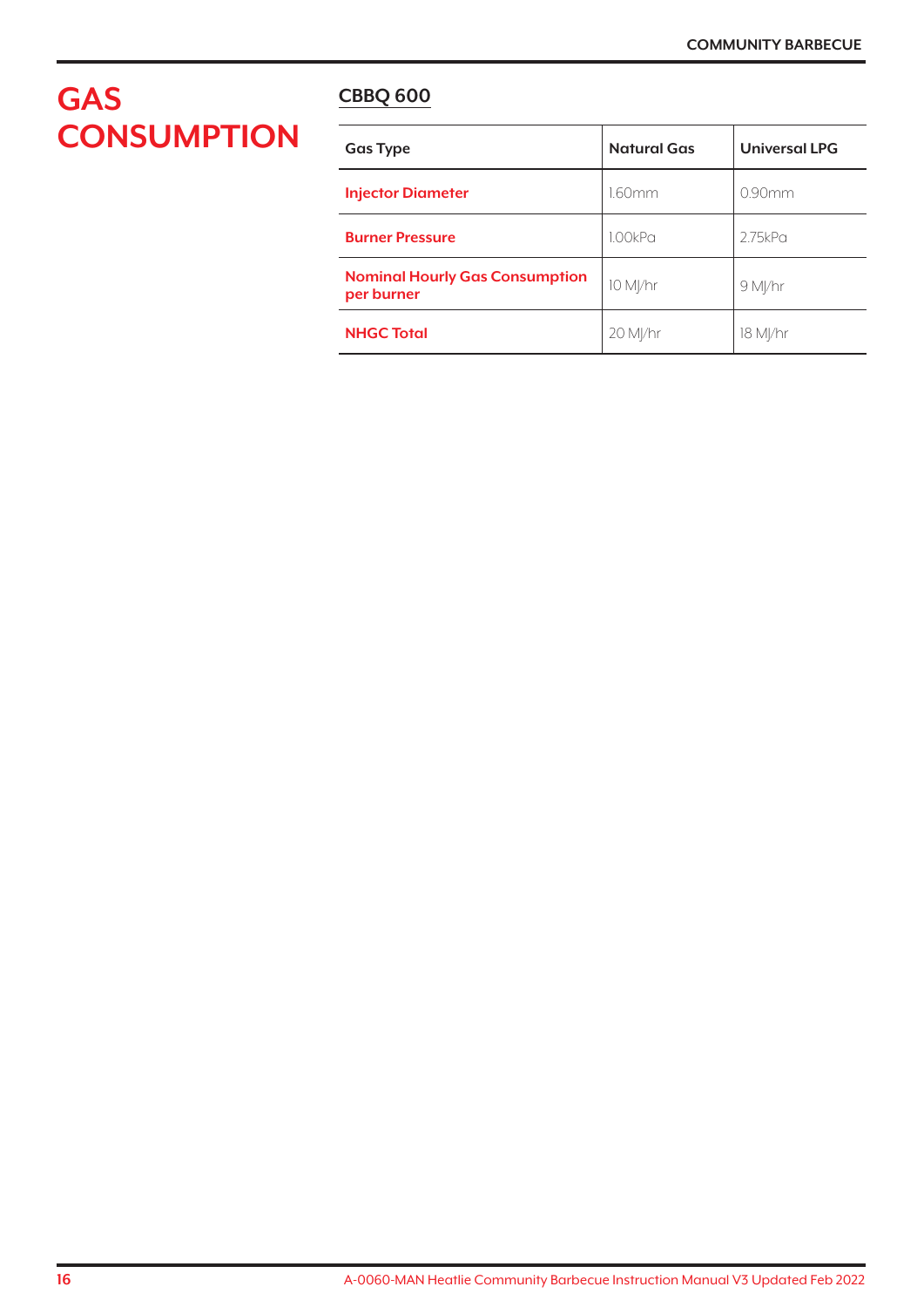### **WARRANTY POLICY**

Heatlie Barbecues warrants its products to be free of original manufacturing defects in material and workmanship, for a period of ten (10) years from the date of purchase for domestic use and one (1) year for commercial use. Any claim must be made within this time, dating from the date of purchase.

Our goods come with guarantees that cannot be excluded under Australian Consumer Law. You are entitled to a replacement or refund for major failure and for compensation for any other reasonably foreseeable loss or damage. You are also entitled to have the goods repaired or replaced if the goods fail to be of acceptable quality and the failure does not amount to major failure.

#### **This warranty is subject to the following conditions:**

- 1. The warranty applies to the original owner provided the original date of purchase can be verified or the warranty card has been completed and returned to Heatlie.
- 2. The owner has the responsibility of adequately packaging the product and transporting it under insurance to place of purchase, or to Heatlie Barbecues, at the owner's cost.
- 3. Warranty service must be performed by a Heatlie authorised gas fitter or by Heatlie Barbecues.
- 4. Installation must conform to the applicable gas and building standards laid down by the country or state, and according to the Heatlie product installation guide and instructions.
- 5. This warranty policy does not cover problems associated with corrosion.
- 6. This warranty policy does not cover buckling or warping of the hotplate.
- 7. Lack of maintenance, abuse, misuse, neglect, accident or improper installation of the appliance will not be covered.
- 8. Corrosion or damage caused by exposure to the elements, insects, weather or hail will not be covered under this warranty.

**NOTE:** ALL BARBECUES MUST BE COVERED BY A WEATHERPROOF COVER WHEN NOT IN USE

- 9. Any evidence that the product has been modified or serviced by an unauthorised person will void the warranty.
- 10. Heatlie authorised gas fitters may provide on-site warranty service. No other costs shall be covered by warranty other than the costs of parts and labour.
- 11. Spare parts are only available from Heatlie Barbecues.

In the event that warranty service is required, contact the place of purchase. No other warranties, either expressed or implied, whether by distributor, retailer or employees of Heatlie, will be recognised or honoured by Heatlie.

**This limited warranty sets forth the sole remedy of the owner. The total liability of Heatlie is limited to the purchase of the product. Heatlie are continually updating and improving their products, therefore details and specifications are subject to change.**